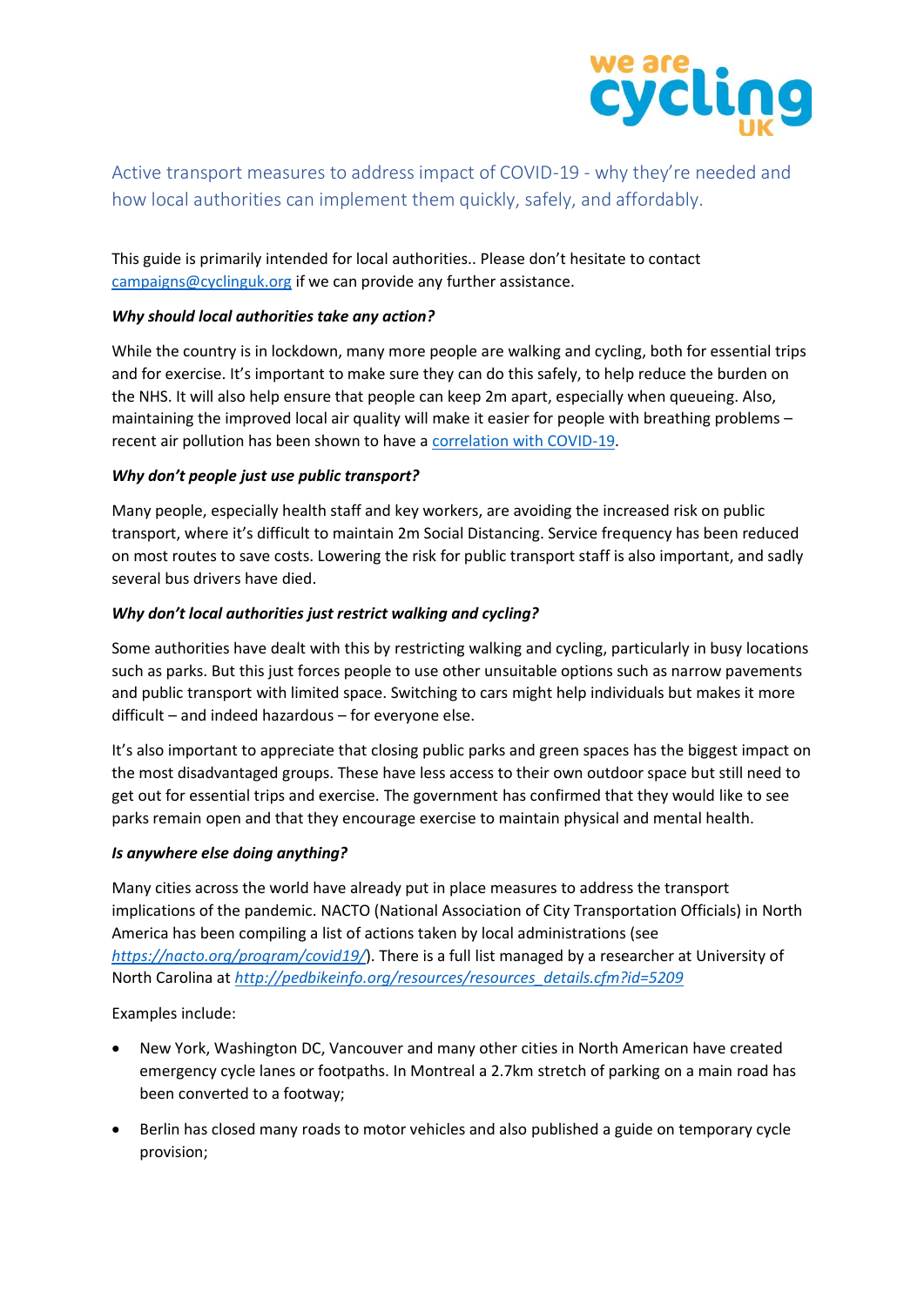

- Oakland has closed 10% of its public highways to through traffic and other major cities such as Denver, Philadelphia, Budapest and Stuttgart have closed key roads to through motor traffic;
- Brussels has restricted access across four central bridges to people on foot and cycle only;
- Dublin has closed a number of streets and removed motor vehicle access to a central park.

# *What about the UK?*

The first official closure of a road by a UK highway authority was implemented by Brighton & Hove City Council on 20 April. Madeira Drive and Dukes Mound, on Brighton seafront, have been restricted to walking and cycling (with access for essential motor vehicles only). The Royal Parks in London have also restricted access to people walking and cycling.

In other places, such as Barnes, traders and community groups have informally coned off areas for people to queue for shops.

### *What can local authorities do quickly?*

There is a wide range of actions that local authorities can take to support front-line efforts to deal with the impact of COVID-19. As with other areas such as providing food to vulnerable people, this should be a partnership between councils, stakeholders and community groups. Working together in a clear framework will help reduce pressure on hard pressed council officers.

Things that can be done quickly include:

- Encourage deliveries by cargo bikes to help vulnerable people and support health services;
- Promote responsible behaviour with banners and footway markings to show 2m spacing;
- Encourage and enforce speed limits in areas where there are more people walking and cycling.

#### *What physical changes can be introduced for people walking?*

Most problems for walking are due to narrow footways, especially where there's a queue outside a shop selling food or other essentials. People passing a queue, or each other, find it difficult to maintain 2m distance. In some places people are walking in the carriageway to avoid each other. Councils can provide safe areas in two ways:

- Providing safe space on the carriageway for protect people queuing, using cones or barriers. In England and Wales, this can be done without a Traffic Regulation Order (TRO) - or a Traffic Management Order (TMO) in London. [Section 75 of the Highways Act 1980](http://www.legislation.gov.uk/ukpga/1980/66/section/75) gives English and Welsh highway authorities powers to "vary the relative widths of the carriageway and of any footway", while [Section 66](http://www.legislation.gov.uk/ukpga/1980/66/section/66) allows them to introduce safety measures (footways, guardrails, barriers etc) which could be used to create temporary footway space. Section 28 of the Roads [\(Scotland\) Act 1984](http://www.legislation.gov.uk/ukpga/1984/54/section/28) creates similar powers in Scotland to erect barriers etc (e.g. between the carriageway and the footway alongside it), however any change to the rights of passage on any part of a Road (e.g. converting part of the carriageway to a footway) requires a Redetermination Order (which may be Temporary or Experimental – see below). It would be advisable to have a formal decision to install temporary infrastructure noted by a responsible officer, with an audit trail (e.g. to show that consideration has been given to possible safety hazards, impacts on disabled users etc) and also some sort of consultation in the spirit of traffic orders. If parking spaces are lost, then these will need to be formally suspended through a TRO.
- Closing roads and streets to motor traffic this will need some form of TRO or TMO (see below).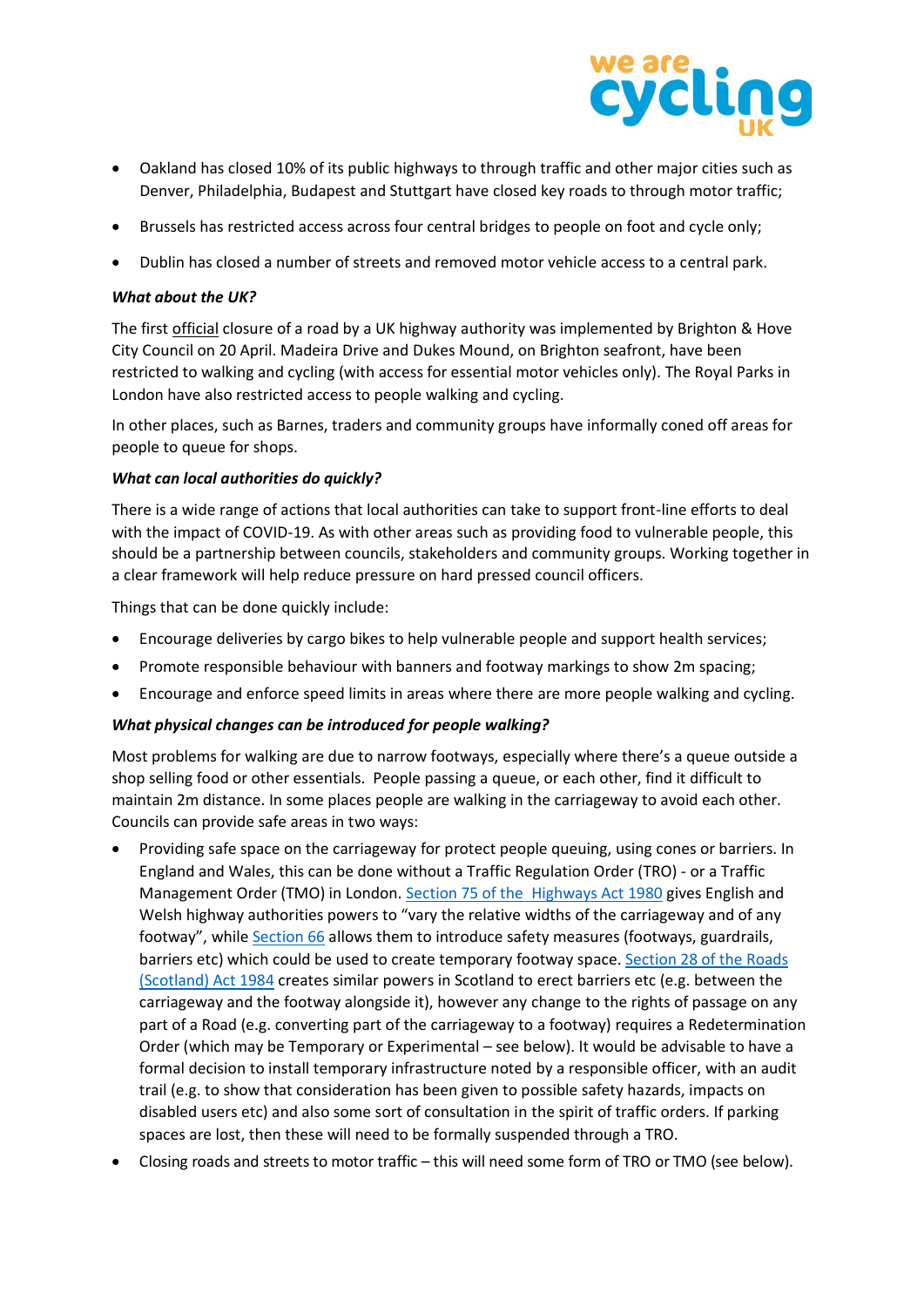

# *What physical changes can be introduced for people cycling?*

Although the volume of motor traffic has dropped, there is still risk for people cycling due to high speed vehicles. There are also problems where existing cycle infrastructure is not wide enough for more usage and doesn't allow people to keep 2m apart. These issues can be addressed in the following ways:

- Introducing new mandatory cycle lanes (MCLs), potentially on a temporary or experimental basis (see below). MCLs are marked with solid white lines, whose meaning is to prohibit other types of vehicle from being driven or ridden in them during their hours of operation (in this respect, they are like bus lanes, which are also marked with solid white lines). Since 2016 it has become possible to introduce MCLs without a TRO. Strictly speaking it is no longer an offence to park in these new MCLs, hence councils may prefer to make a TRO to introduce parking restrictions (using double yellow lines), if these are not already in place. TRO will be needed in any event if any existing parking bays are to be removed. In practice, subsection 66(2) of the Highways Act [1980](http://www.legislation.gov.uk/ukpga/1980/66/section/66) would enable English or Welsh highway authorities to introduce temporary infrastructure (e.g. cones, wands, planters or water-filled barriers) to prevent drivers from illegally entering these lanes. It is advisable though to have a documented risk assessment to ensure (and be able to demonstrate) that due consideration has been given to the safety and access needs of all road users, including disabled people.
- Closing roads and streets to motor traffic this will need a TRO of some form (see below).

### *What about junctions – won't they need more work?*

Normally junctions cause more risk to people walking and especially cycling than links. However, the reduced level of traffic (and thus the reduced demands on drivers' attention) means that many junctions will not require specific measures, while the increase in speed has made the road links between junctions more hazardous. Hence a focus on these links is reasonable.

#### *Won't these measures slow down emergency service vehicles?*

The reduced level of traffic means that most measures will have little or no impact on those people making essential trips in motor vehicles, including emergency services. Physical closures will generally not be as restrictive as those used in a permanent scheme, and it is likely that they could be bypassed if necessary. However, as usual it will be advisable to discuss proposed measures with the emergency services, especially the police.

#### *What legal powers do local authorities need to use?*

Most measures will require a Traffic Regulation Order (TRO) or, in London, a Traffic Management Order (TMO) of some form. Section 1 of the [Road Traffic Regulation Act 1984](http://www.legislation.gov.uk/ukpga/1984/27/contents) (RTRA) states that councils in Britain outside London can make TROs for roads for which they are the traffic authority, for a range of purposes including "avoiding danger to persons or other traffic using the road or any other road or for preventing the likelihood of any such danger arising", and "facilitating the passage on the road or any other road of any class of traffic (including pedestrians)". RTRA Section 6 gives councils in London similar powers to make Traffic Management Orders (TMOs).

For both TMOs (in London) and TROs (elsewhere in Britain), two main options are available for authorities wishing to introduce temporary infrastructure: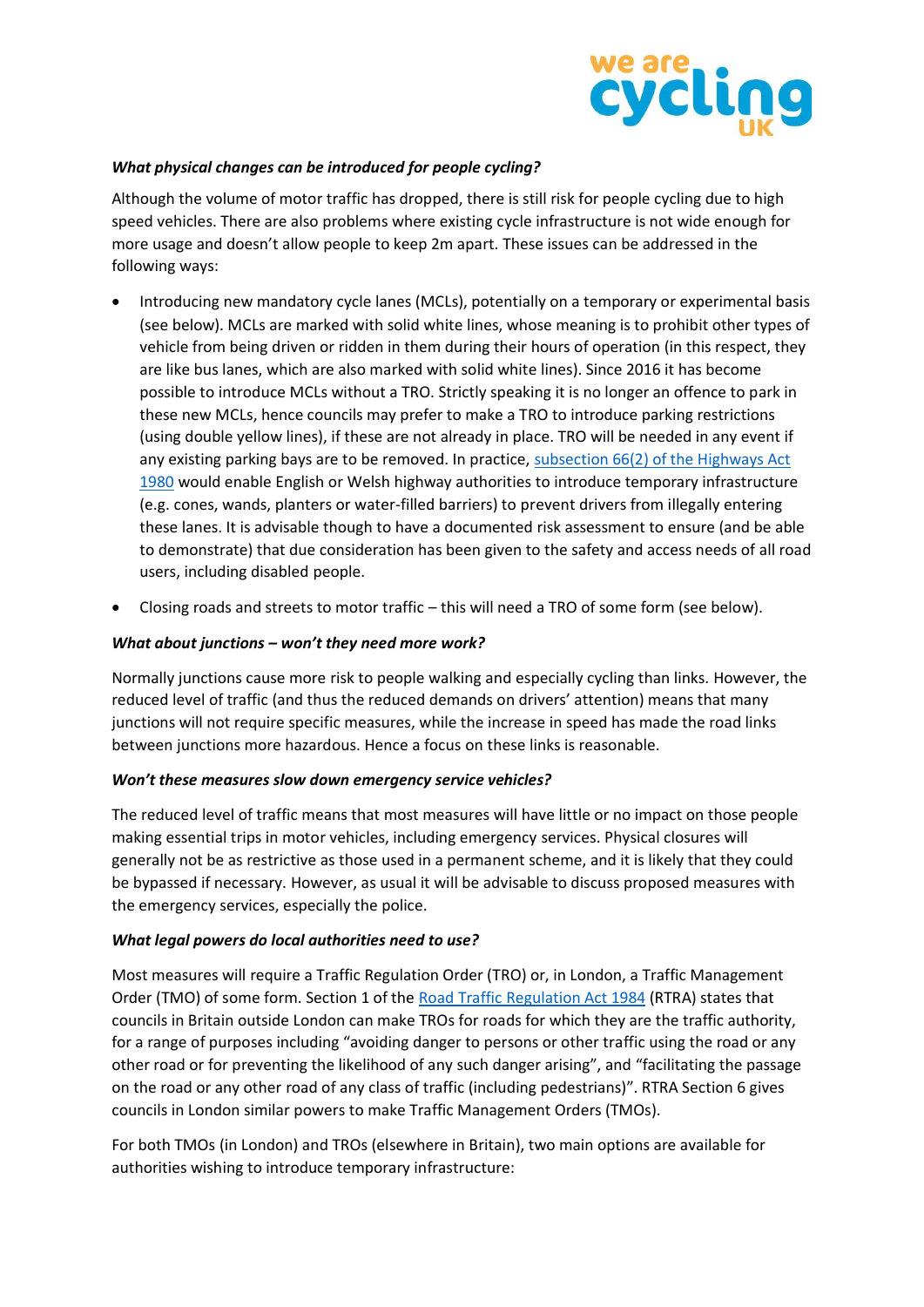

Temporary Traffic Orders (TTOs). [Section 14 of the RTRA](http://www.legislation.gov.uk/ukpga/1984/27/section/14) allows traffic authorities to make TTOs in various situations, including where the authority is satisfied that traffic should be restricted or prohibited "because of the likelihood of danger to the public". TTOs normally require 7 days' notice plus a further 14 days after making the Order before work can be done. However, an Emergency TRO can be implemented using on-site Notices with immediate effect.

• (under subsection RTRA subsection 14(2)). These can only be in place for 21 days. Otherwise, TTOs have a maximum time limit of 18 months.

It is not stated whether this is due to road defects or to general danger. It is therefore unclear whether TTOs are suitable to address potential risk arising from COVID-19, however authorities could instead apply this clause to the increased risk from speeding traffic in areas where cycling and walking has increased, with more people walking in the road (to maintain social distancing) and cyclists moving out into the centre of the road to stay clear of pedestrians (likewise). This approach has been taken by Brighton & Hove City Council.

TTOs are not intended to be used as the precursor to a permanent Order. Therefore if the council considers that that the measure to be introduced might become permanent, it may be preferable to use an Experimental Traffic Order (ETO, see below), as a TTO would have to be withdrawn and a new, permanent TRO or TMO drawn up before the measure could be made permanent.

• **Experimental Traffic Orders (ETO).** Unde[r RTRA section 9,](http://www.legislation.gov.uk/ukpga/1984/27/section/9) these can be made for the same reasons as permanent TROs or TMOs, but no prior consultation is needed. ETOs are intended for measures which a council considers might be made permanent, without the need for a full TRO or TMO –with consultation then being conducted while the experimental scheme is in place.

The authority applies an ETO by publishing a notice and then after 7 days implementing the measures, which do not have to be the full intended permanent measures (e.g. a closure could be done simply by a barrier when the final design would be more elaborate using better quality materials).

Following implementation of an ETO there is a 6 month "objections period". This serves as the consultation period and the council should use standard engagement processes to seek views from the public. A decision on making the scheme permanent must be made within 18 months of starting work.

# *But we have to put a notice on site and in the local paper – this isn't now safe or possible*

Following requests from Cycling UK and others, the Department for Transport has temporarily [relaxed the advertisement requirements](http://www.gov.uk/government/publications/traffic-orders-advertising-during-coranavirus-covid-19/advertising-traffic-regulation-orders-during-coronavirus-covid-19) for TROs and TMOs in England – and we will be pressing the Scottish and Welsh Governments to take similar measures. This will make them easier to implement, by removing the requirement for on-site notices if putting these up is deemed to be unsafe for council officers.

In addition, printed notices are now not required, especially where a local paper has closed or is online only.

In all cases, the authority must take sufficient steps to publicise the TRO. This could include an online press release, announcements on social media etc.